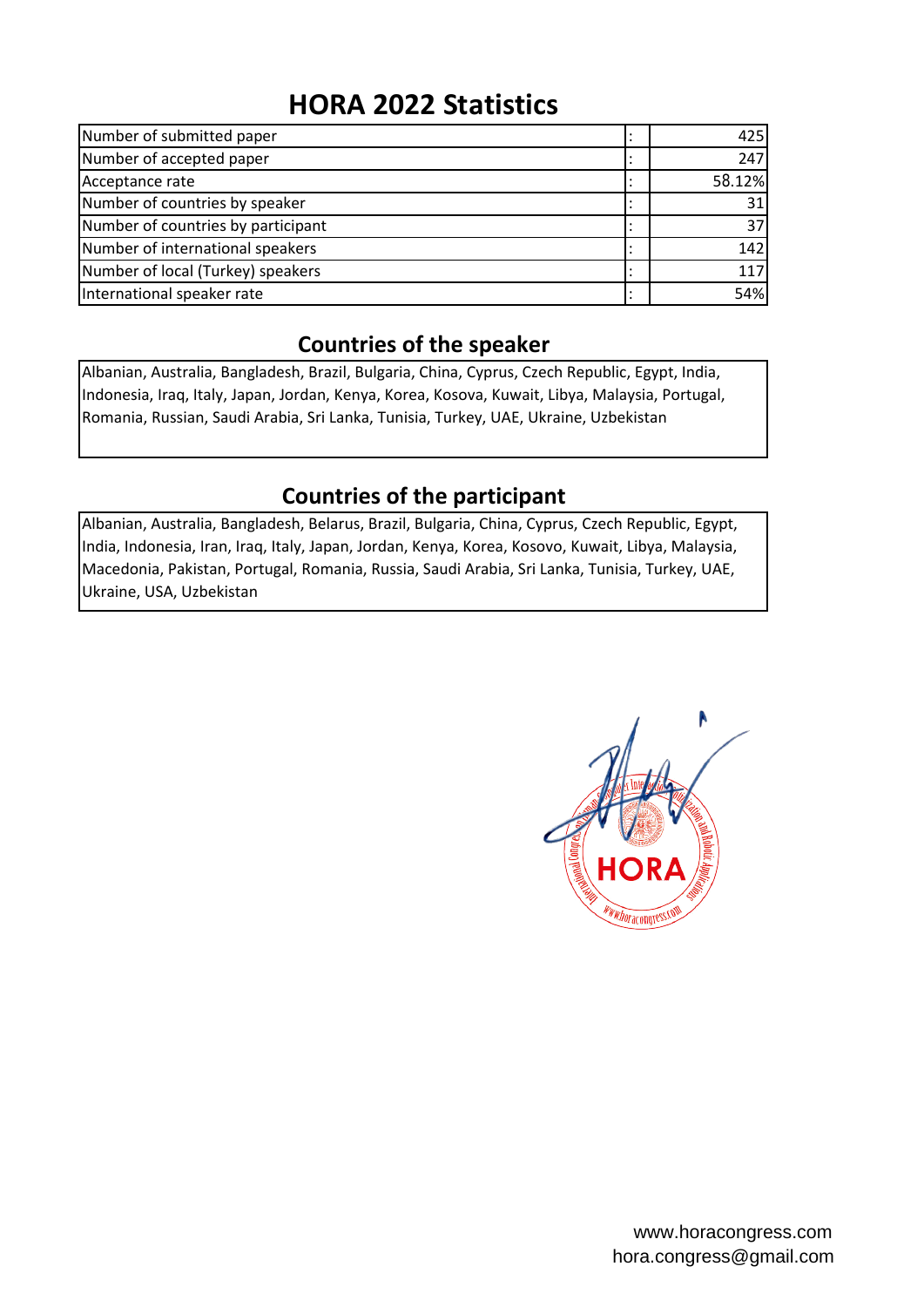| <b>Title</b>                                                                                                     | All_author                                                                                                                        | <b>Speaker</b>                     | <b>Co-author</b>                           |
|------------------------------------------------------------------------------------------------------------------|-----------------------------------------------------------------------------------------------------------------------------------|------------------------------------|--------------------------------------------|
| Detection of Involuntary Movement with Wearable Technology                                                       | Yasin Köseoğlu, Ali Boyacı                                                                                                        | Yasin Köseoğlu                     | Yasin Köseoğlu                             |
| Effect Sybil attack on security Authentication Service in VANET                                                  | Mustafa Maad Hamdi, Majed Dhafer Majed, Ahmed Shamil<br>Mustafa, Sami Abduljabbar Rashid, Ahmed Jama Ahmed, Ahmed<br>Muhi Shantaf | <b>Majed Dhafer Majed</b>          | Majed Dhafer Majed                         |
| Layer-based Examination of Cyber Attacks in IoT                                                                  | Ahmet Nusret Özalp, Zafer Albayrak, Muhammet Çakmak, Erdal<br>Özdoğan                                                             | Ahmet Nusret Özalp                 | Zafer Albayrak                             |
| Channel Estimation using LS and MMSE Channel Estimation Techniques for MIMO-OFDN<br>Systems                      | Ali Saadoon Ahmed, Mustafa Maad Hamdi, Mohammed Salah<br>Abood, Arshad Mohammed Khaleel, Maha Fathy, Shihab Hamad<br>Khaleefah    | Ali Saadoon Ahmed                  | Mustafa Maad Hamdi                         |
| Packet Header Classification for Network Intrusion Detection System based on FPGA                                | Yousif Hosain Dakhil, Mehmet Efe Özbek, Bilal R. AL- Kaseem                                                                       | <b>Yousif Hosain Dakhil</b>        | Mehmet Efe Özbek                           |
| Survey About Green IoT: Applications, Technologies, Challenges, and Future Directions                            | İsa Avcı, Yousif Hosain Dakhil                                                                                                    | Yousif Hosain Dakhil               | İsa Avcı                                   |
| ML/AI Empowered 5G and beyond Networks                                                                           | Mustafa Al-Khafaji, Lina Elwiya                                                                                                   | Mustafa Al-Khafaji                 | Lina Elwiya                                |
| Efficient WSN Routing Using Bootstapped PSO Clustering                                                           | Ahemd Thaer Obaid, Muhammad Ilyas                                                                                                 | <b>Ahemd Thaer Obaid</b>           | Muhammad Ilyas                             |
| Robot Localization and Trajectory Planning Using ANN                                                             | Qabas Omar Almutalbi, Sefer Kurnaz                                                                                                | Qabas Omar Almutalbi               | Sefer Kurnaz                               |
| A review of Wireless Sensor Network                                                                              | Ahmed Jamal Ahmed, Sami Abduljabbar Rashid, Mustafa Maad<br>Hamdi, Ahmed Shamil Mustafa, Mustafa Sabah Noori                      | Ahmed Jamal Ahmed                  | <b>Ahmed Shamil Mustafa</b>                |
| Resource Allocation In Cloud-Fog Systems Using Genetic Algorithm                                                 | Sohaib Naseer Lateef Al-Abbasi, Galip Cansever                                                                                    | Sohaib Naseer Lateef Al-<br>Abbasi | <b>Galip Cansever</b>                      |
| A study review on Gray and Black Hole in Mobile Ad Hoc Networks (MANETs)                                         | Mustafa Maad Hamdi, Aya Fouad Flaih, Mekat Laith Jameel, Ahmed<br>Shamil Mustafa, Aymen Jalil Abdulelah, Mohammed Ahmed Jubair    | Mekat Laith Jameel                 | <b>Ahmed Shamil Mustafa</b>                |
| Design and Simulation of Smart Parking System using Image Segmentation and CNN                                   | Ali Jameel Haji Alsaedi, Galip Cansever                                                                                           | Ali Jameel Haji Alsaedi            | <b>Galip Cansever</b>                      |
| Adaptive Sliding Mode Control of Coupled Tank System                                                             | Ozgur Geylani, Baris Ata                                                                                                          | Ozgur Geylani                      | Baris Ata                                  |
| Flood Forecasting using Neural Network: Applying the LSTM Network in the MOSUL<br><b>Region Iraq</b>             | Abdullahi Abdu Ibrahim, Ayad Khalaf Jirri                                                                                         | Abdullahi Abdu Ibrahim             | Ayad Khalaf Jirri                          |
| Internet of Things: Security Threats and Proposed Solutions                                                      | Ali Saadoon Ahmed, Sefer Kurnaz                                                                                                   | Ali Saadoon Ahmed                  | Sefer Kurnaz                               |
| Car Control by using brain waves and Arduino based Mind wave Mobile                                              | Khalid Alsammarraie, Timur Inan                                                                                                   | Khalid Alsammarraie                | Timur Inan                                 |
| <b>Energy Efficiency Performance For Next Generation Wireless Communications</b>                                 | Ali Hameed Ahmed, Saif H. Alrubaee, Hussein Kadhim Hasan, Alaa<br><b>Hamid Mohammed</b>                                           | Hussein Kadhim Hasan               | Hussein Kadhim Hasan                       |
| WSN Application Based on Image Compression Using AHAAR Wavelet Transform                                         | Ahmed Jamal Ahmed, Mustafa Maad Hamdi, Ahmed Shamil<br>Mustafa, Sami Abduljabbar Rashid                                           | Ahmed Jamal Ahmed                  | Ahmed Shamil Mustafa                       |
| Research on Filtering Feature Selection Methods for E-Mail Spam Detection by Applying K-<br><b>NN Classifier</b> | Tsvetanka Georgieva-Trifonova                                                                                                     | Tsvetanka Georgieva-<br>Trifonova  | Tsvetanka Georgieva-<br>Trifonova          |
| A Content Analysis of the Research Approaches in Music Genre Recognition                                         | Turgut Özseven, Beyza Esin Özseven                                                                                                | Turgut Özseven                     | Turgut Özseven                             |
| Application to Send Certificates of Participation in The Workshops of Al-Maarif University<br>College            | Ali Tariq Radeef, Mohammed Rabeea Hashim Al-Dahhan, Saja Jabar Mohammed Rabeea Hashim<br>Mohammed                                 | Al-Dahhan                          | <b>Mohammed Rabeea</b><br>Hashim Al-Dahhan |
| Performance Analysis of BSN Using ACK-TDMA Techniques for Effective Communication                                | M. Mohammed Mustafa, Ahmed A. Khalifa, Korhan Cengiz                                                                              | Korhan Cengiz                      | Ahmed A. Khalifa                           |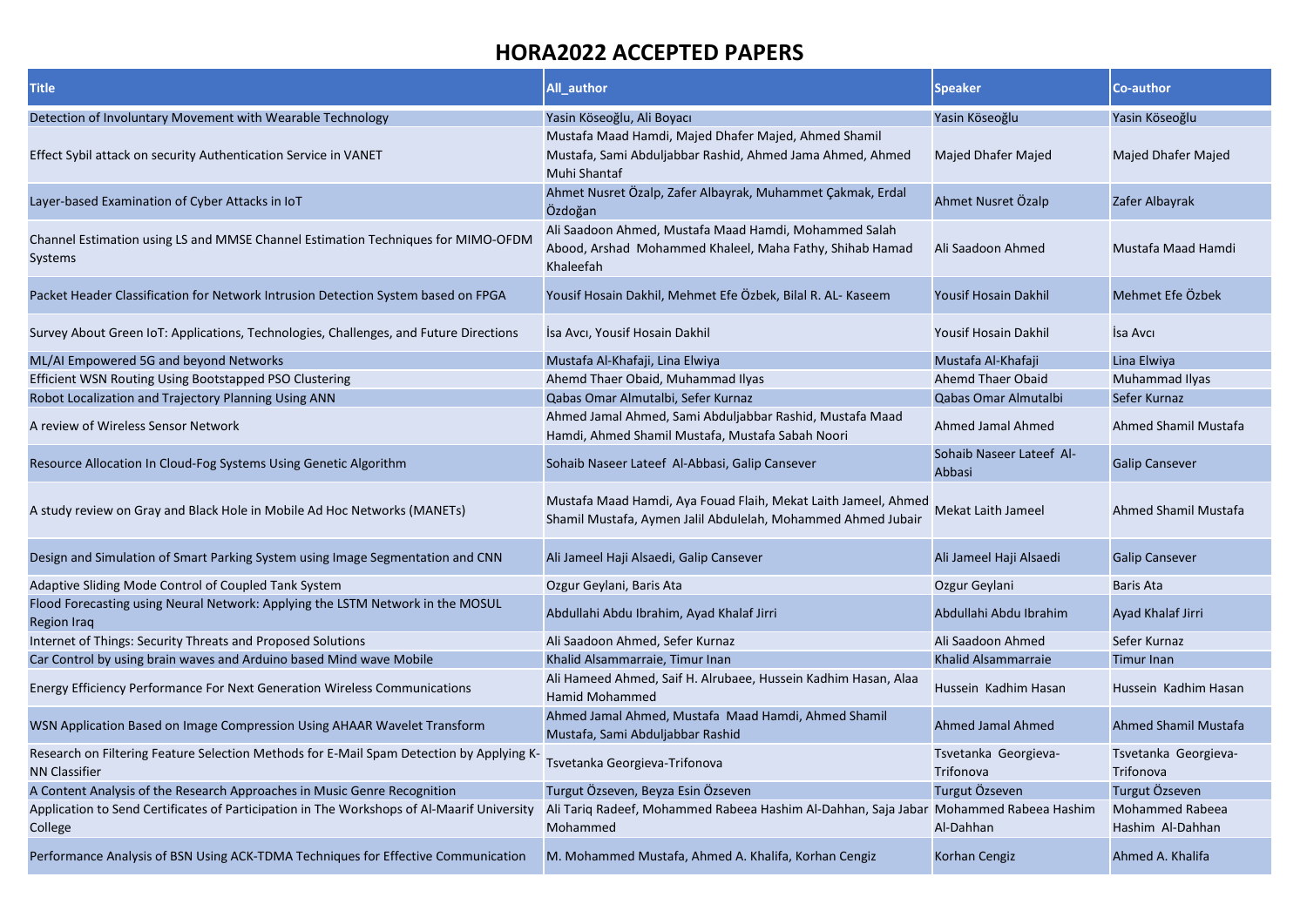| <b>Title</b>                                                                                                                   | <b>All author</b>                                                                                                                                                  | <b>Speaker</b>                        | Co-author                            |
|--------------------------------------------------------------------------------------------------------------------------------|--------------------------------------------------------------------------------------------------------------------------------------------------------------------|---------------------------------------|--------------------------------------|
| Privacy Preserving Homomorphic Encryption in Cloud Storage                                                                     | Zahraa Sabbar Lafta, Muhammad Ilyas                                                                                                                                | Zahraa Sabbar Lafta                   | Muhammad Ilyas                       |
| Internet of Thing for Personal Healthcare Monitoring System                                                                    | Abdulkarem Basil Abdulkarem, Alaa Hashem Mikhlif Saud, Mustafa<br>Monaf Abd_Allatef, Ahmad Mutea Abdallah sauod, Mohammed<br>Basil Abdulkareem, Ahmed Muhi Shantaf | <b>Ahmed Shantaf</b>                  | Abdulkarem Basil                     |
| Intrusion Detection in IoT Networks Using Feature Selection And SVM Classification                                             | Maryam Ali Hussein Al-Balhawi, Galip Cansever                                                                                                                      | Maryam Ali Hussein Al-<br>Balhawi     | <b>Galip Cansever</b>                |
| Obstacle Avoidance in Mobile Robots In RGB-D Images Using Deep Neural Network and<br><b>Semantic Segmentation</b>              | Abdulrahman Abdulwahab AL-adhami, Galip Cansever                                                                                                                   | Abdulrahman Abdulwahab AL-<br>adhami  | <b>Galip Cansever</b>                |
| Design of Electricity Theft Detection System Based on Supervised Learning                                                      | Shaymaa Mustafa Mohammed Alnaftchi, Abdullahi Abdu Ibrahim                                                                                                         | Shaymaa Mustafa<br>Mohammed Alnaftchi | Abdullahi Abdu Ibrahim               |
| Quantum Computing and Artificial Neural Network for Classification and Time Series<br>Prediction                               | Ali Saadoon Ahmed, Sefer Kurnaz                                                                                                                                    | Ali Saadoon Ahmed                     | Sefer Kurnaz                         |
| Detecting autism spectrum disorder in children using eye tracking and machine learning                                         | Zainab Mohammed, Qasim Mohammed                                                                                                                                    | Zainab Mohammed                       | <b>Qasim Mohammed</b>                |
| Novel Image Caption System Using Deep Convolutional Neural Networks (VGG16)                                                    | Alaa Sabeeh Salim, Mohammed Basil Abdulkareem, Yarub Essam<br>Fadhel, Abdulkarem Basil Abdulkarem, Ahmed Muhi Shantaf                                              | Ahmed Muhi Shantaf                    | <b>Mohammed Basil</b><br>Abdulkareem |
| Performance Evaluation of Quality of Service (QoS) by using Hybrid Algorithms in VANETs                                        | Mustafa Maad Hamdi, Lukman Audah, Aymen Jalil Abdulelah,<br>Hadeel Khalid Fakhri, Saja Fawzi Fakhri, Ahmed Shamil Mustafa                                          | Hadeel Khalid Fakhri                  | Mustafa Maad Hamdi                   |
| Optimization of Elapsed Time of Automation for Large-Scale Traditional Networks and<br><b>Proposing New Automation Scripts</b> | Omar Waleed Jawad Altalebi, Abdullahi Abdu Ibrahim                                                                                                                 | Omar Waleed Jawad Altalebi            | Abdullahi Abdu Ibrahim               |
| Multidisciplinary Evaluation Metrics for the Usability of Wearable Chairs                                                      | Yingyi Li, Jing Gan                                                                                                                                                | Yingyi Li                             | Yingyi Li                            |
| American Sign Language Recognition using YOLOv4 Method                                                                         | Ali Mahmood AL-Shaheen, Mesut Cevik, Alzubair Alqaraghuli                                                                                                          | Ali Mahmood AL-Shaheen                | Ali Mahmood AL-Shaheen               |
| The cost of man and machine labor in 21-st century                                                                             | Vesselin Chobanov, Ivailo Hardalov                                                                                                                                 | Ivailo Hardalov                       | Vesselin Chobanov                    |
| Creating One Time Virtual Encrypted Identification Number at The ATM                                                           | Fatma Aldoghje, Abdullah Jinah, Muhammad Ilyas                                                                                                                     | Fatma Aldoghje                        | Abdullah Jinah                       |
| An Application of Linear Regression on Air Pollution Detection Using Deep Learning                                             | M. Mohammed Mustafa, S. Umamaheswari, Ahmed A. Khalifa,<br>Bassem Mokhtar, Korhan Cengiz                                                                           | M. Mohammed Mustafa                   | Korhan Cengiz                        |
| A Stack Based Multimodal Machine Learning Model for Breast Cancer Diagnosis                                                    | Safak Kayikci, Taghi Khoshgoftaar                                                                                                                                  | Safak Kayikci                         | Taghi Khoshgoftaar                   |
| Anomaly detection of web traffic between IoT Devices                                                                           | Ali Mohanad Faris AL-Sammarrie, Mesut Çevik                                                                                                                        | Ali Mohanad Faris AL-<br>Sammarrie    | Mesut Çevik                          |
| Management of Hybrid Electric Microgrid Using Fuzzy Logic and Adaptive Neural Network Ihsan Basil Aljanabi, Galip Cansever     |                                                                                                                                                                    | Ihsan Basil Aljanabi                  | <b>Galip Cansever</b>                |
| A Descriptive Statistical Analysis of Overweight and Obesity Using Big Data                                                    | Salam Abdulabbas Ganim Ali, Hayder Rahm Dakheel AL-Fayyadh,<br>Shaimaa Hadi Mohammed, Saadaldeen Rashid Ahmed Ahmed                                                | Hayder Rahm Dakheel AL-<br>Fayyadh    | Saadaldeen Rashid<br>Ahmed Ahmed     |
| Developing an Artificial Intelligence based system to Detect Fraud and Corruption in<br>Government                             | Ahmed Ramzi Rashid, Zaydon L. Ali, Ghassan Hamada Ali Alshmeel                                                                                                     | Ahmed Ramzi Rashid                    | Ahmed Ramzi Rashid                   |
| Freshness Classification of Hog Plum Fruit Using Deep Learning                                                                 | Arunachalaeshwaran V. R., Hussain Falih Mahdi, Tanupriya<br>Choudhury, Tanmay Sarkar, Bikram Pratim Bhuyan                                                         | Arunachalaeshwaran V R                | Tanupriya Choudhury                  |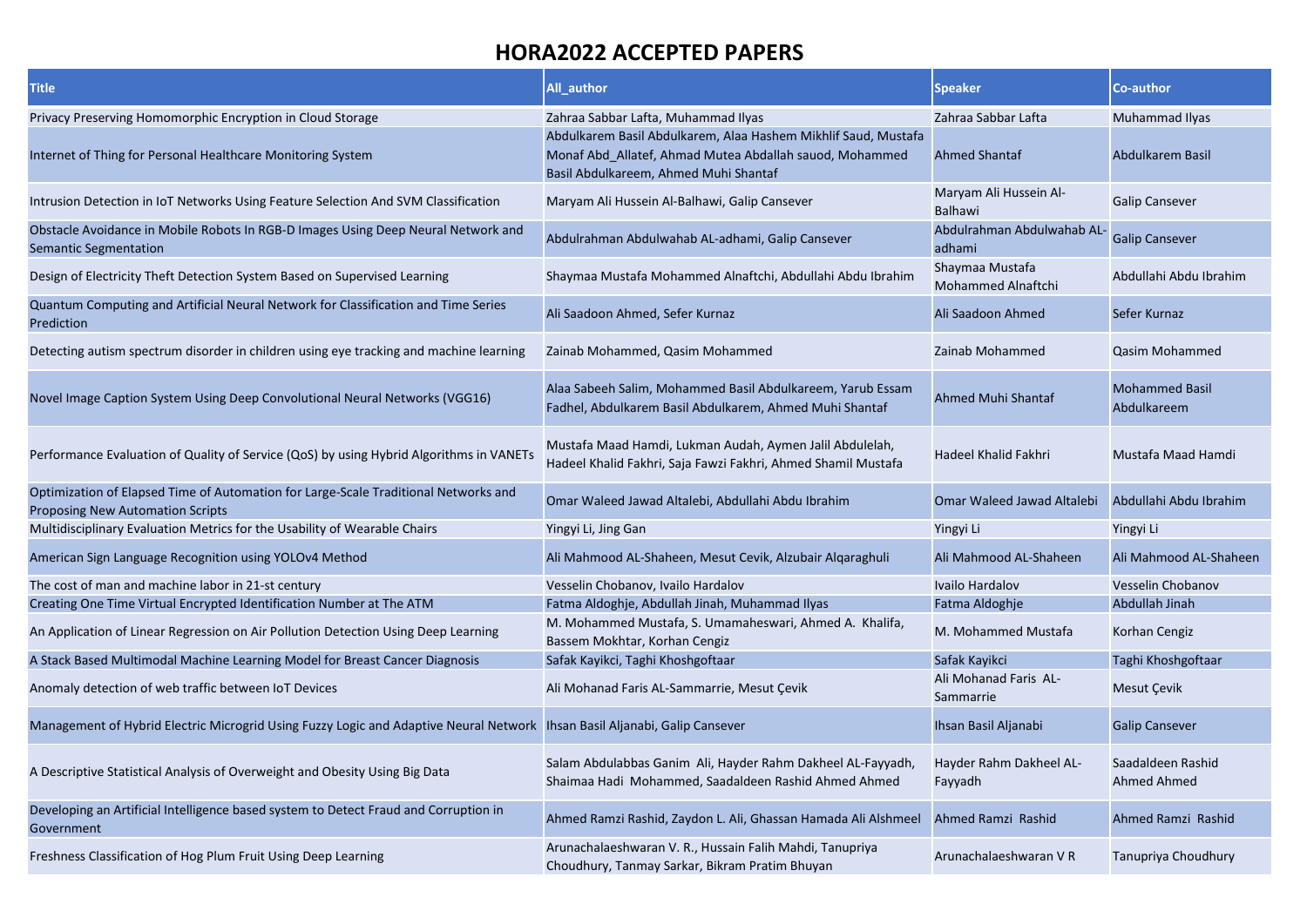| <b>Title</b>                                                                                                                                                                         | All author                                                                                                                                                                             | <b>Speaker</b>                           | <b>Co-author</b>                     |
|--------------------------------------------------------------------------------------------------------------------------------------------------------------------------------------|----------------------------------------------------------------------------------------------------------------------------------------------------------------------------------------|------------------------------------------|--------------------------------------|
| Classify Bird Species Audio by Augment Conational Neural Network                                                                                                                     | Hasan Abdullah Jasim, Saadaldeen Ahmed, Abdullahi Abdu Ibrahim,<br><b>Adil Deniz Duru</b>                                                                                              | Hasan Abdullah Jasim                     | Saadaldeen Ahmed                     |
| Local Feature Methods Based Facial Recognition                                                                                                                                       | Mohammed Ahmed Talab, Neven Ali Qahraman, Mais Muneam<br>Aftan, Alaa Hamid Mohammed                                                                                                    | <b>Mohammed Ahmed Talab</b>              | <b>Mohammed Ahmed Talab</b>          |
| Sentiment Analysis about Turkish TV Series with Web Scraping                                                                                                                         | Zeliha Ergul Aydin                                                                                                                                                                     | Zeliha Ergul Aydin                       | Zeliha Ergul Aydin                   |
| Performance Analysis of Hybrid MIMO/FSO Architecture Based on Optical Network                                                                                                        | Basheer Mahdi, Essa Essa                                                                                                                                                               | <b>Basheer Mahdi</b>                     | Essa Essa                            |
| Radio over Fiber (RoF) Techniques: A Survey                                                                                                                                          | Louay Younis, Essa Essa                                                                                                                                                                | <b>Louay Younis</b>                      | Essa Essa                            |
| Blockchain: The Next Direction of Digital Payment in Drug Purchase                                                                                                                   | Israa Al Barazanchi, Haider Rasheed Abdulshaheed, Zahraa A. Jaaz,<br>Hassan Muwafaq Gheni, Yitong Niu, Hissah Almutairi,<br>Elika Daghighi, Shihab A. Shawkat, Saadaldeen Rashid Ahmed | Israa Al Barazanchi                      | Saadaldeen Rashid Ahmed              |
| Flood Prediction Using Machine Learning Models                                                                                                                                       | Tanvir Rahman, Miah Mohammad Asif Syeed, Maisha Farzana,<br>Ishadie Namir, Ipshita Ishrar, Meherin Hossain Nushra                                                                      | Miah Mohammad Asif Syeed                 | <b>Tanvir Rahman</b>                 |
| FOG and Cloud Load Balancing Using Regression Based Recurrent Deep Learning<br>Algorithm                                                                                             | Eftekhar Jameel, Abdullahi Ibrahim                                                                                                                                                     | Eftekhar Jameel                          | Abdullahi Ibrahim                    |
| Variable Length Optimization Based on Integrated Particle Swarm Optimization for Data<br><b>Gathering in Wireless Sensor Networks</b>                                                | Kareema Al-Jumaah, Timur Inan                                                                                                                                                          | Kareema Al-Jumaah                        | <b>Timur Inan</b>                    |
| The Quality Analysis of Smart Zoning Application Web Using Webqual and Importance<br>Performance Analysis Method, Case Study Election of Senior High School in Depok                 | Diana Ikasari, Widiastuti Widiastuti, Rheza Andika                                                                                                                                     | Diana Ikasari                            | Diana Ikasari                        |
| Motor Imagery EEG Classification Using Algorithms and Machine Learning for ALS Disease Mohammed Hameed, Timur Inan                                                                   |                                                                                                                                                                                        | <b>Mohammed Hameed</b>                   | <b>Timur Inan</b>                    |
| Information Retrieval System of Arabic Alphabetic Characters by Using Hidden Markov<br>Model                                                                                         | Atheel Sabih Shaker, Mahdi Fadil Khaleel, Omar Ayad Ismael, Rand<br>S. Majeed, Mohammed Rashid Ahmed                                                                                   | <b>Atheel Sabih Shaker</b>               | <b>Mohammed Rashid Ahmed</b>         |
| Diagnosing Cervical Cancer Using Machine Learning Methods                                                                                                                            | Derya Yeliz Coşar Soğukkuyu, Oğuz Ata                                                                                                                                                  | Derya Yeliz Coşar Soğukkuyu              | Oğuz Ata                             |
| Applications of Machine Learning in Battling Against Novel COVID-19                                                                                                                  | Rana Riyadh Saeed, Omar Mahmood Yaseen, Mohanad<br>Mohammed Rashid, Mohammed Rashid Ahmed                                                                                              | <b>Mohanad Mohammed Rashid</b>           | Mohammed<br>Rashid Ahmed             |
| Evaluation of Efficiency of Application of Functionally Sustainable Generalized Information Oleksandr Laptiev, Valentyn Sobchuk, Yurii Shcheblanin, Oleg<br>System of the Enterprise | Barabash, Andrii Musienko, Valerii Kozlovskyi                                                                                                                                          | <b>Oleksandr Laptiev</b>                 | Valentyn Sobchuk                     |
| Prediction of Tumor in Mammogram Images Using Data Mining Models                                                                                                                     | Noor Sarray, Timur Inan                                                                                                                                                                | Noor Sarray                              | <b>Timur Inan</b>                    |
| Automatic generation of user-sensitive and application-sensitive self-adapted UI system<br>for smartphone applications                                                               | Zule Ruan, Yoshiaki Fukazawa, Junko Shirogane                                                                                                                                          | Zule Ruan                                | <b>Zule Ruan</b>                     |
| Eliminate Entanglement in Quantum Information Processing utilizing Hybrid Quantum-<br><b>Classical Neural Networks</b>                                                               | Ather Salah Hadi Al-isawi, Mesut Çevik                                                                                                                                                 | Ather Salah Hadi Al-isawi                | Ather Salah Hadi Al-isawi            |
| A Combined Method for Object Detection Under Rain Conditions Using Deep Learning                                                                                                     | Faris K. AL-Shammri, Adnan Saher Mohammed, Fatih Vehbi Çelebi                                                                                                                          | Faris K. AL-Shammri                      | Adnan Saher Mohammed                 |
| A survey on Software-defined Wide Area Network (SD-WAN) architectures<br>The Internet of Things: a domain-specific security requirement classification                               | Khirota Gorgees Yalda, Diyar Jamal Hamad, Nicolae Tapuş<br>Arafat Mukalazi, Ali Boyaci                                                                                                 | Khirota Gorgees Yalda<br>Arafat Mukalazi | Diyar Jamal Hamad<br>Arafat Mukalazi |
| One-Shot Learning for Face Recognition, Method Comparison                                                                                                                            | Arkan Mahmood Albayati, Wael Chtourou, Faouzi Zarai                                                                                                                                    | Arkan Mahmood Albayati                   | Arkan Mahmood Albayati               |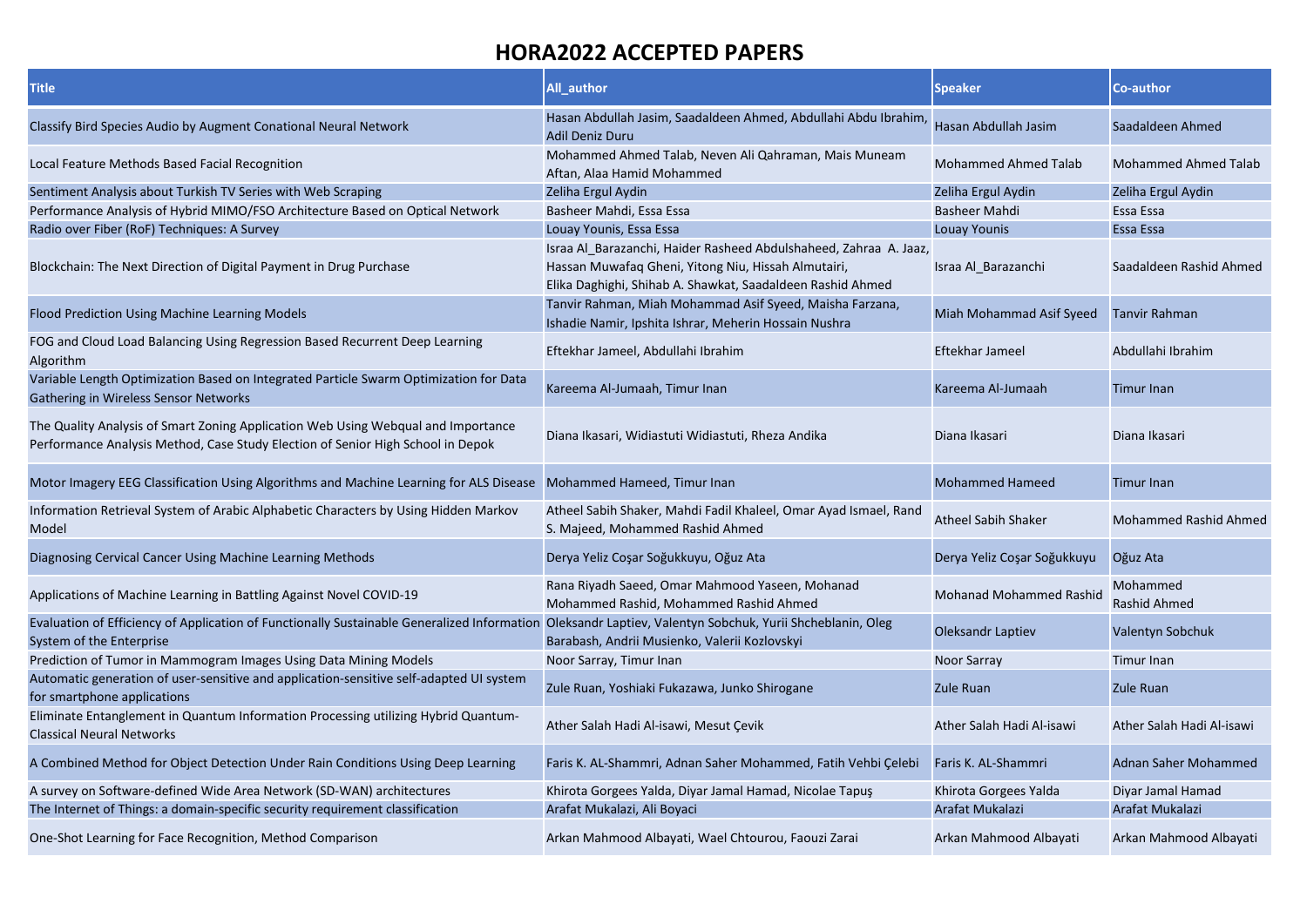| <b>Title</b>                                                                                                                                         | All author                                                                                                 | <b>Speaker</b>              | Co-author                    |
|------------------------------------------------------------------------------------------------------------------------------------------------------|------------------------------------------------------------------------------------------------------------|-----------------------------|------------------------------|
| Analysis Survey on Deepfake detection and Recognition with Convolutional Neural<br><b>Networks</b>                                                   | Saadaldeen Rashid Ahmed, Emrullah Sonuç, Mohammed<br>Rashid Ahmed, Adil Deniz Duru                         | Saadaldeen Rashid Ahmed     | Emrullah Sonuç               |
| Cyber Security standards for the Industrial Internet of Things (IIoT)– A Systematic Review                                                           | Atdhe Buja, Marika Apostolova, Artan Luma, Ylber Januzaj                                                   | Atdhe Buja                  | Marika Apostolova            |
| The integration of Wireless Sensor Networks, Mobile Networks and Cloud Engineering for<br>a decision support system - A Systematic Literature Review | Luan Gashi, Artan Luma, Ylber Januzaj                                                                      | Luan Gashi                  | Artan Luma                   |
| Big Data Analysis for Healthcare Application using Minhash and Machine Learning in<br>Apache Spark Framework                                         | Wafaa S. Albaldawi, Rafah M. Almuttairi, Mehdi Ebady Manaa                                                 | Wafaa S. Albaldawi          | Rafah M. Almuttairi          |
| Big Data Processing with Hadoop and Data Mining                                                                                                      | Mukalad Faleh Hassan, Mehdi Ebady Manaa                                                                    | <b>Mukalad Faleh Hassan</b> | Mehdi Ebady Manaa            |
| Structural health monitoring of oil pipeline using wireless sensor networks                                                                          | Kadim K. Mohsen, Mugdad Kh. Asedkhan                                                                       | Kadim K. Mohsen             | Mugdad Kh. Asedkhan          |
| Climate Change Effect on The South Iraq Stormwater Network                                                                                           | Wadi Mohammed Wadi, Basim K. Nile, Waqed H. Hassan                                                         | Wadi Mohammed Wadi          | Basim K. Nile                |
| Hybrid Spectrum Technique for Independent Fine Adjustment of Either/Both Bandpass<br>Edge in Spectrum Sensing Applications                           | Ahmed R. Al-Rubaye, Manal J. Al-Kindi                                                                      | Ahmed R. Al-Rubaye          | Manal J. Al-Kindi            |
| Study the Effect of Dielectric Permittivity and Changing Substrates Material on Microstrip<br>Patch Antenna                                          | Zainab Abdullah Hassoun, Musa H. Wali, Hussein Ali Hussein, Noor<br>Hanoon Haroon, Ahmed Alkhayyat         | Zainab Abdullah Hassoun     | Musa H. Wali                 |
| New Design and Analysis Microstrip Triple Band-Notched UWB of Monopole Antenna                                                                       | Sahar K. Hassan, Adheed H. Sallomi, Musa H. Wali                                                           | Sahar K. Hassan             | Adheed H. Sallomi            |
| A Mixed Hierarchical Topology To Ameliorate The Efficiency Of Wireless Sensor Networks:<br>A Survey                                                  | Yasameen Khudhayer, Haydar Abdulameer Marhoon                                                              | Yasameen Khudhayer          | Haydar<br>Abdulameer Marhoon |
| Big data visualization: A survey                                                                                                                     | Luay Thamer Mohammed, AbdAllah A. AlHabshy, Kamal<br>A. ElDahshan                                          | Luay Thamer Mohammed        | AbdAllah A. AlHabshy         |
| Optimization of Particle Swarms for Travelling Salesman Problem                                                                                      | Fadhel K. Jabor, Ghufran A. Omran, Ammar Mhana, Hassan<br>Muwafaq Gheni                                    | Fadhel K. Jabor             | Hassan Muwafaq Gheni         |
| Artificial Intelligence Based Model for Covid-19 Detection by Analyzing X-Ray Images:<br>Researches, challenges and Future Directions                | Isa Avci, Ahmed Alzabag                                                                                    | Ahmed Alzabag               | Isa Avci                     |
| Probability of false peaks circular and concentric array antennas direction                                                                          | Sarmad K. D. Alkhafaji, Atheer Y. Oudah                                                                    | Sarmad K. D. Alkhafaji      | Atheer Y. Oudah              |
| A GIS-based Network Analysis for Truck Vehicles in Baghdad's City Road Network                                                                       | Khaldoon T. Falih, Abbas J. Mohammed, Ahmed Salman Hasan                                                   | Khaldoon T. Falih           | Abbas J. Mohammed            |
| ECG -signal Classification Using efficient Machine Learning Approach                                                                                 | Haider. J. Abd, Heyam A. Marzog                                                                            | Haider. J. Abd              | Heyam A. Marzog              |
| Brain Tumor Detection and Classification Using Convolutional Neural Network (CNN)                                                                    | Omar Dakkak, Fakhri Lahmood Hameed                                                                         | Omar Dakkak                 | Fakhri Lahmood Hameed        |
| Building a Smart System for Preservation of Government Records in Digital Form                                                                       | Abdullah Ibrahim Shaban, Marwan Abdulhussein Farhan,<br>Saadaldeen Rashid Ahmed                            | Abdullah Ibrahim Shaban     | Saadaldeen Rashid Ahmed      |
| <b>Extraction and Classification of Semantic Relations from News Recommendation</b>                                                                  | Ghayda Abdulaziz Al-Talib, Adnan Abdullah Atiyah                                                           | Ghayda Abdulaziz Al-Talib   | Adnan Abdullah Atiyah        |
| Homomorphic Encryption between Client and Cloud Server                                                                                               | Maha A. Sayal, Mali H. Hakem Alameady, Furkan Rabee                                                        | Maha A. Sayal               | Mali H Hakem Alameady        |
| Survey On Recognition Hand Gesture By Using Data Mining Algorithms                                                                                   | Luay Ibrahim Khalaf, Salma Abdullah Aswad, Saadaldeen<br>Rashid Ahmed, Bassma Makki, Mohammed Rashid Ahmed | Luay Ibrahim Khalaf         | Saadaldeen Rashid Ahmed      |
| Components and model of implementation of a hand gesture recognition system                                                                          | Ivan Ralev, Georgi Krastev                                                                                 | <b>Ivan Ralev</b>           | Georgi Krastev               |
| Al(Aritificial Intelligence) Determination of Functional Ambulatory Category of Stroke<br>Patients                                                   | Shi-Uk Lee, Jeong-Hyun Kim, Seong-Ho Jang                                                                  | Shi-Uk Lee                  | Jeong-Hyun Kim               |
| Efficient Extreme Gradient Boosting Based Algorithm for QoS Optimization in Inter-Radio<br><b>Access Technology Handoffs</b>                         | Mustafa Al Sibahee, Vincent Nyangaresi, Junchao Ma, Zaid<br>Abduljabbar                                    | <b>Vincent Nyangaresi</b>   | Zaid Abduljabbar             |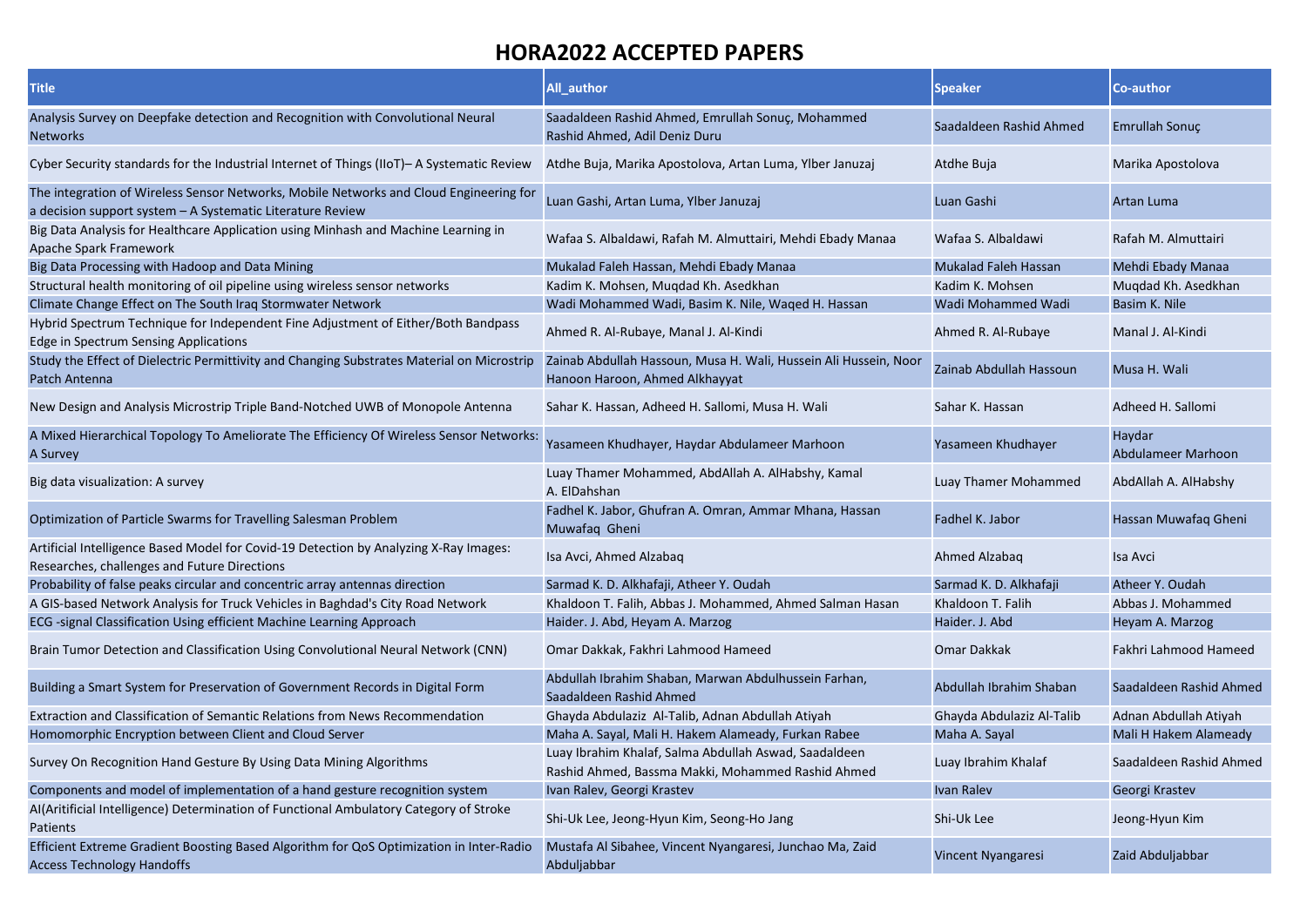| <b>Title</b>                                                                                                                                            | All_author                                                                                         | <b>Speaker</b>            | <b>Co-author</b>              |
|---------------------------------------------------------------------------------------------------------------------------------------------------------|----------------------------------------------------------------------------------------------------|---------------------------|-------------------------------|
| Recognition and Classification of Facial expressions using Artificial Neural Networks                                                                   | Bilal A. Tuama, Shihab A. Shawkat, Naeem A. Askar                                                  | Bilal A. Tuama            | Shihab A. Shawkat             |
| A New Microstrip Patch Antennas Design for GPS Applications                                                                                             | Raad Hamdan Thaher, Adil Sabeeh Abduljabbar, Maher<br>Muayad Hefdhi, Ola Fawzi Ahmed, Suhier Hazem | Adil Sabeeh Abduljabbar   | Raad Hamdan Thaher            |
| Voice Encoding for Wireless Communication Based on LPC, RPE, and CELP                                                                                   | Mohamed Muthanna Al-Heeti, Jamal A. Hammad, Ahmed Shamil<br>Mustafa                                | Mohamed Muthanna Al-Heeti | Mohamed Muthanna Al-<br>Heeti |
| An optimal solution to the unit commitment problem for a hybrid power system                                                                            | Marwan A. Mahmood, Kassim A. Al-Anbarri                                                            | Marwan A. Mahmood         | Kassim A. Al-Anbarri          |
| Development of architecture of intellectual information system supporting decision-<br>making for health of sportsmen                                   | Nodir Rahimov, Malika Doshchanova, Oybek Primgulov,<br>Jurabek Quvondikov                          | <b>Oybek Primqulov</b>    | <b>Nodir Rahimov</b>          |
| Equivalent Consumption Minimization Strategy for Hybrid Electric Vehicle with Emission<br>Assessment                                                    | Ozan Yazar, Serdar Coskun                                                                          | <b>Ozan Yazar</b>         | Serdar Coskun                 |
| Application of Nonhierarchical Cluster Analysis in the Machine Learning                                                                                 | Georgi Krastev, Valentina Voinohovska                                                              | Valentina Voinohovska     | Georgi Krastev                |
| Vehicles Speed Advisory: New Technique for Safer Highways' Overtaking                                                                                   | Hamid Shimal Aldulaimi, Bassem Ben Hamed                                                           | Hamid Shimal Aldulaimi    | Hamid Shimal Aldulaimi        |
| Automatic Speech Recognition (ASR) System using convolutional and Recurrent neural<br>network Approach                                                  | Khalid Waleed Al-Mansoori, Muhammet Çakmak                                                         | Khalid Waleed Al-Mansoori | Muhammet Çakmak               |
| Realization of a 16-bit MIPS RISC pipeline processor                                                                                                    | <b>Shawkat Khairullah</b>                                                                          | Shawkat Khairullah        | Shawkat Khairullah            |
| Headhunting System Using Blockchain Technology                                                                                                          | Md Mijanur Rahman, Md Sharif Uddin Siddige, Aftab Uddin                                            | Md Sharif Uddin Siddige   | Md Mijanur Rahman             |
| Effectiveness improvement of offset pulse position modulation system using<br>reed-Solomon codes                                                        | Ahmed H. Albatoosh, Mohamed Ibrahim Shujaa, Basman M. Al-<br><b>Nedawe</b>                         | Ahmed H. Albatoosh        | Ahmed H. Albatoosh            |
| Harris Hawks Optimization Method based on Convolutional Neural Network for Face<br><b>Recognition Systems</b>                                           | Sulayman Ahmed, Mondher Frikha, Taha Darwassh<br>Hanawy Hussein, Javad Rahebi                      | Sulayman Ahmed            | Mondher Frikha                |
| Automatic Segmentation of COVID-19 Infection on Lung CT Scans using Mask R-CNN                                                                          | Emre Dandıl, Mehmet Süleyman Yıldırım                                                              | Mehmet Süleyman Yıldırım  | Emre Dandil                   |
| A Modification Strategy for Resistant Line Method in Exploratory Data Analysis                                                                          | Qasim Nasir Husain, Marwan Ali Layl                                                                | Marwan Ali Layl           | Qasim Nasir Husain            |
| Interaction Design for AI Systems: An oriented state-of-the-art                                                                                         | André Costa, Firmino Silva                                                                         | André Costa               | <b>Firmino Silva</b>          |
| Design and Fabrication of Single Reject Band Microstrip Antenna                                                                                         | Raad H. Thaher, Adil S. Abduljabbar                                                                | Raad H. Thaher            | Raad H. Thaher                |
| Standardization of Humanitarian Project Monitoring and Evaluation using Semantic Web                                                                    | Wafaa Ibrahim, Melike Sah                                                                          | Wafaa Ibrahim             | <b>Melike Sah</b>             |
| LQR Control and Observer Design of a Magnetically Suspended Ball                                                                                        | Mehmet Karahan, Cosku Kasnakoglu                                                                   | Mehmet Karahan            | Cosku Kasnakoglu              |
| Real Time Traffic Violation System Vehicles to Cloud Data Exchange Based Driver Behavior Laith A. Abdul-Rahaim, Hassan Muwafaq Gheni, Hussein Ali Ameen |                                                                                                    | Laith A. Abdul-Rahaim     | Hassan Muwafaq Gheni          |
| A Review of Infant Cry Recognition and Classification based on Computer-Aided Diagnoses Turgut Özseven                                                  |                                                                                                    | Turgut Özseven            | Turgut Özseven                |
| Markov Zinciri Tabanlı Bir Araç Hız Tahmin Algoritması Tasarımı                                                                                         | Merve Nur Gül, Serdar Coşkun                                                                       | Merve Nur Gül             | Serdar Coskun                 |
| Control And Management of Microgrid Based Solar Charger Using GWO Algorithm                                                                             | Mohammed Hikmat Al-bazi, Zaid Hamodat                                                              | Mohammed Hikmat Al-bazi   | Zaid Hamodat                  |
| Selection of Ad Blockers According to Their Type of Installation                                                                                        | Georgi Shipkovenski, Teodor Kalushkov, Emiliyan Petkov, Rositsa<br>Radoeva, Donika Valcheva        | <b>Teodor Kalushkov</b>   | <b>Teodor Kalushkov</b>       |
| An Approach for Increasing the Personalization in a Bledned Learning Environment                                                                        | Donika Valcheva, Teodor Kalushkov, Emiliyan Petkov, Rositsa<br>Radoeva, Georgi Shipkovenski        | <b>Teodor Kalushkov</b>   | <b>Teodor Kalushkov</b>       |
| Extraction And Analysis Of Covid-19 Data Using Techniqus K-Means Clustering By Data<br><b>Mining Techniques</b>                                         | Intisar N. Manea, Ghsuoon B. Roomi                                                                 | Intisar N. Manea          | Ghsuoon B. Roomi              |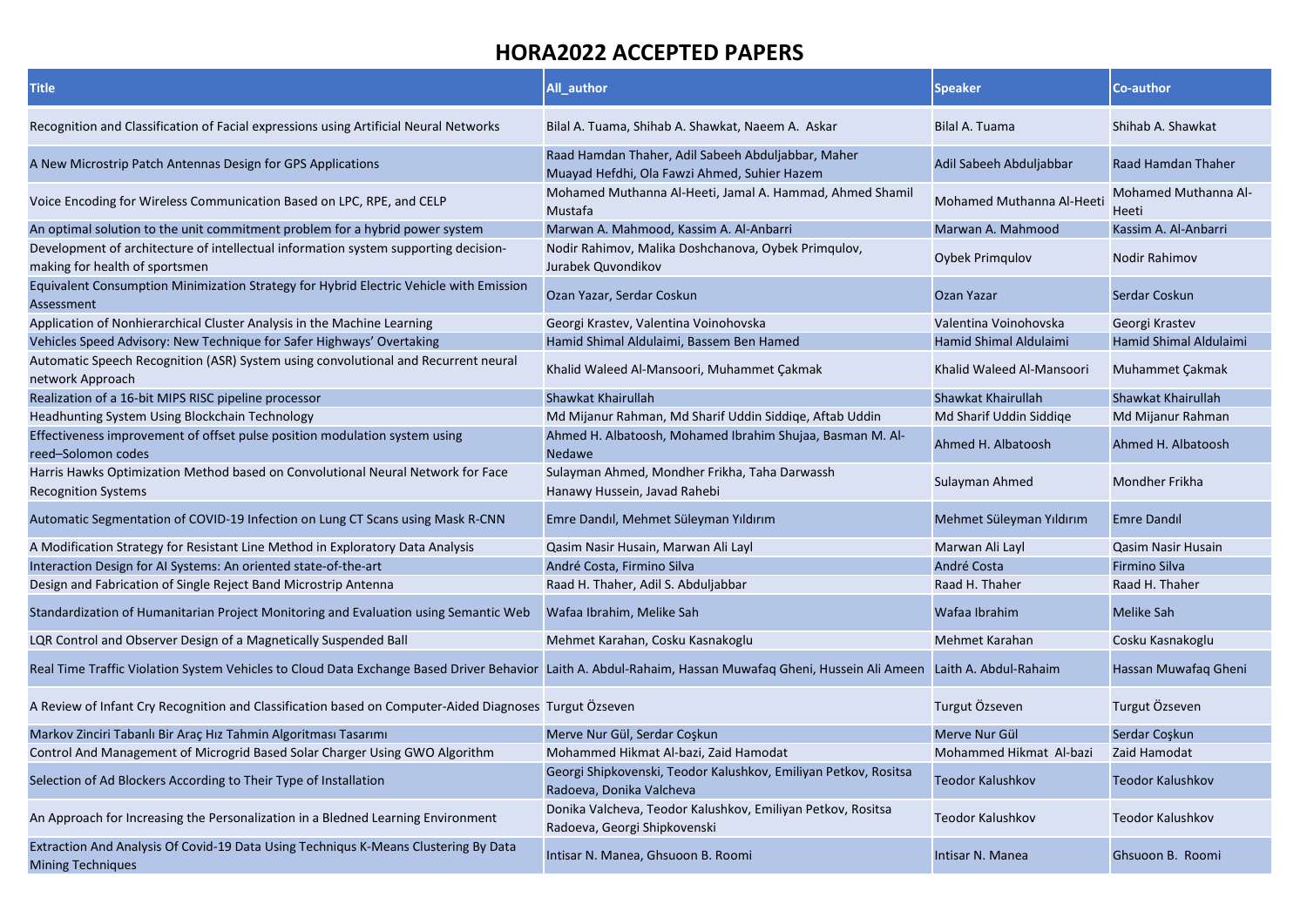| <b>Title</b>                                                                                                                        | <b>All author</b>                                                                                                                                             | <b>Speaker</b>                     | Co-author                        |
|-------------------------------------------------------------------------------------------------------------------------------------|---------------------------------------------------------------------------------------------------------------------------------------------------------------|------------------------------------|----------------------------------|
| A Review of Multilayer Thin Film Filters in the Infrared Region                                                                     | Younis Younis, Mohammad Yaseen, Khaled Mohamed                                                                                                                | <b>Younis Younis</b>               | Khaled Mohamed                   |
| Four-Stage Recursive Least Squares Algorithm for CARARMA Systems                                                                    | Nasar Aldian Ambark Shashoa, Ibrahim N. Jleta, Abdulhakim Amer<br>Agll, Abdurrezag S. Elmezughi                                                               | Nasar Aldian Ambark Shashoa        | Nasar Aldian Ambark<br>Shashoa   |
| Modified Lightweight AES based on Replacement Table and Chaotic System                                                              | Dalal N. Hammod                                                                                                                                               | Dalal N. Hammod                    | Dalal N. Hammod                  |
| High-Efficiency Dual Band Metamaterial Absorber For ISM Band Biosensor Applications                                                 | Bilal Tütüncü, Yunus Altıntaş, Serdal Karahan                                                                                                                 | Yunus Altıntaş                     | <b>Bilal Tütüncü</b>             |
| A Quick Performance Assessment for Artificial Electric Field Algorithm                                                              | Oluwatayomi Rereloluwa Adegboye, Ezgi Deniz Ülker                                                                                                             | Oluwatayomi<br>Rereloluwa Adegboye | Ezgi Deniz Ülker                 |
| Overview On Hardware Characteristics Of Virtual Reality Systems                                                                     | Rositsa Radoeva, Emiliyan Petkov, Teodor Kalushkov, Donika<br>Valcheva, Georgi Shipkovenski                                                                   | Rositsa Radoeva                    | Rositsa Radoeva                  |
| A novel framework to electro-tactile display systems for the blind and visually impaired                                            | Abdulkadir Dalgin, Mehmet Cem Catalbas, Ziya Telatar                                                                                                          | <b>Mehmet Cem Catalbas</b>         | <b>Mehmet Cem Catalbas</b>       |
| Energy-Saving Analysis of Wireless Body Area Network Based on Structural Analysis                                                   | Yitong Niu, Suhad Ibraheem Kadhem, Intisar A.M. Al Sayed, Zahraa<br>A. Jaaz, Hassan Muwafaq Gheni, Israa Al_Barazanchi                                        | <b>Yitong Niu</b>                  | Israa Al Barazanchi              |
| Reciprocal Altruism-based Path Planning Optimization for Multi-Agents                                                               | Ali Maeedi, Muhammad Umer Khan, Bülent İrfanoğlu                                                                                                              | Ali Maeedi                         | Bülent İrfanoğlu                 |
| Task and Process Capturing Toolkit using GUI Automation                                                                             | Hiruni Piyumika Bellanthudawa, Ravindu Lakshan Perera, Nipun<br>Dimantha Hevavitharana, Kavindu Malshan Ariyasinghe,<br>Jagath Wickramarathne, Jeewaka Perera | Hiruni Piyumika<br>Bellanthudawa   | Jagath Wickramarathne            |
| Effect of Electrode Type on Non-Thermal Plasma Production                                                                           | Sajjad H.Maan Alhasani, Fadhil Khaddam Fuliful                                                                                                                | Sajjad H.Maan Alhasani             | Fadhil Khaddam Fuliful           |
| A Theoretical Study on the Optical and Electronic Properties of the PVA-TiO2-Ag Structure Fatema Sattar Jaber, Hayder M. Abduljalil |                                                                                                                                                               | Fatema Sattar Jaber                | Hayder M. Abduljalil             |
| Towards an Integrated Educational Games Evaluation Model: A Review of Study                                                         | Roslina Ibrahim, Husna Hafiza Azami, Suraya Masrom, Pritheega<br>Magalingam, Suraya Yaacob, Nada Mansour Aljuaid                                              | Roslina Ibrahim                    | Roslina Ibrahim                  |
| GoogleNet CNN Classifications for Diabetics Retinopathy                                                                             | Aiman Hasan Mohammed Mohammed, Mesut Cevik                                                                                                                    | Aiman Hasan Mohammed<br>Mohammed   | Aiman Hasan Mohammed<br>Mohammed |
| Study of Inelastic Coulomb Form Factors in 180 using the Radial Wave functions of<br><b>Transformed Harmonic-Oscillator</b>         | Hasan F. Ojaimi, Arkan R. Ridha                                                                                                                               | Hasan F. Ojaimi                    | Hasan F. Ojaimi                  |
| Phase-Coupled Synchronization with Optoelectronic Feedback                                                                          | Rajaa H. Abudali, Sadeq Kh. Ajeel, Salam K. Mousa, Hussein B. Al<br>Husseini                                                                                  | Rajaa H. Abudali                   | Hussein B. Al Husseini           |
| Radioactivity levels in Sediment Samples of Tigris River in Baghdad governorate, Iraq                                               | Akram A. Mohammed, Nada F. Tawfiq                                                                                                                             | Akram A. Mohammed                  | Akram A. Mohammed                |
| Optimal Voltage Stability from A Scada Based Solar Array and Using ACO Algorithm                                                    | Ramzi Qasim Mohammed, Zaid Hamodat                                                                                                                            | Ramzi Qasim Mohammed               | Zaid Hamodat                     |
| SVC Based Smart Grid Management of Renewable Energy Resources                                                                       | Mohammed Kareem Mohammed, Seyef Mohamad Niyef, Zaid<br>Hamodat                                                                                                | Mohammed Kareem<br>Mohammed        | Zaid Hamodat                     |
| Enhancing Smart Grid Stability with The Implementation of Heuristic Algorithms                                                      | Qutada Jihad Abdulqader, Mshhain Ghazi Abdulazeez, Zaid<br>Hamodat                                                                                            | Qutada Jihad Abdulqader            | Zaid Hamodat                     |
| Control and Management of Solar PV Grid Using SCADA System                                                                          | Abdulsalalm Bouaisha Abdulsalam, Hajir Adil Jasim Alsaadi, Zaid<br>Hamodat                                                                                    | Abdulsalalm Bouaisha<br>Abdulsalam | Zaid Hamodat                     |
| Voltage Stability Control in Hybrid Systems Using AI                                                                                | Fadhaa Zaid Khalaf Al-Gbur, Rasha Khalied Lrehaem Al Yosif, Zaid<br>Hamodat                                                                                   | Fadhaa Zaid Khalaf Al-Gbur         | Zaid Hamodat                     |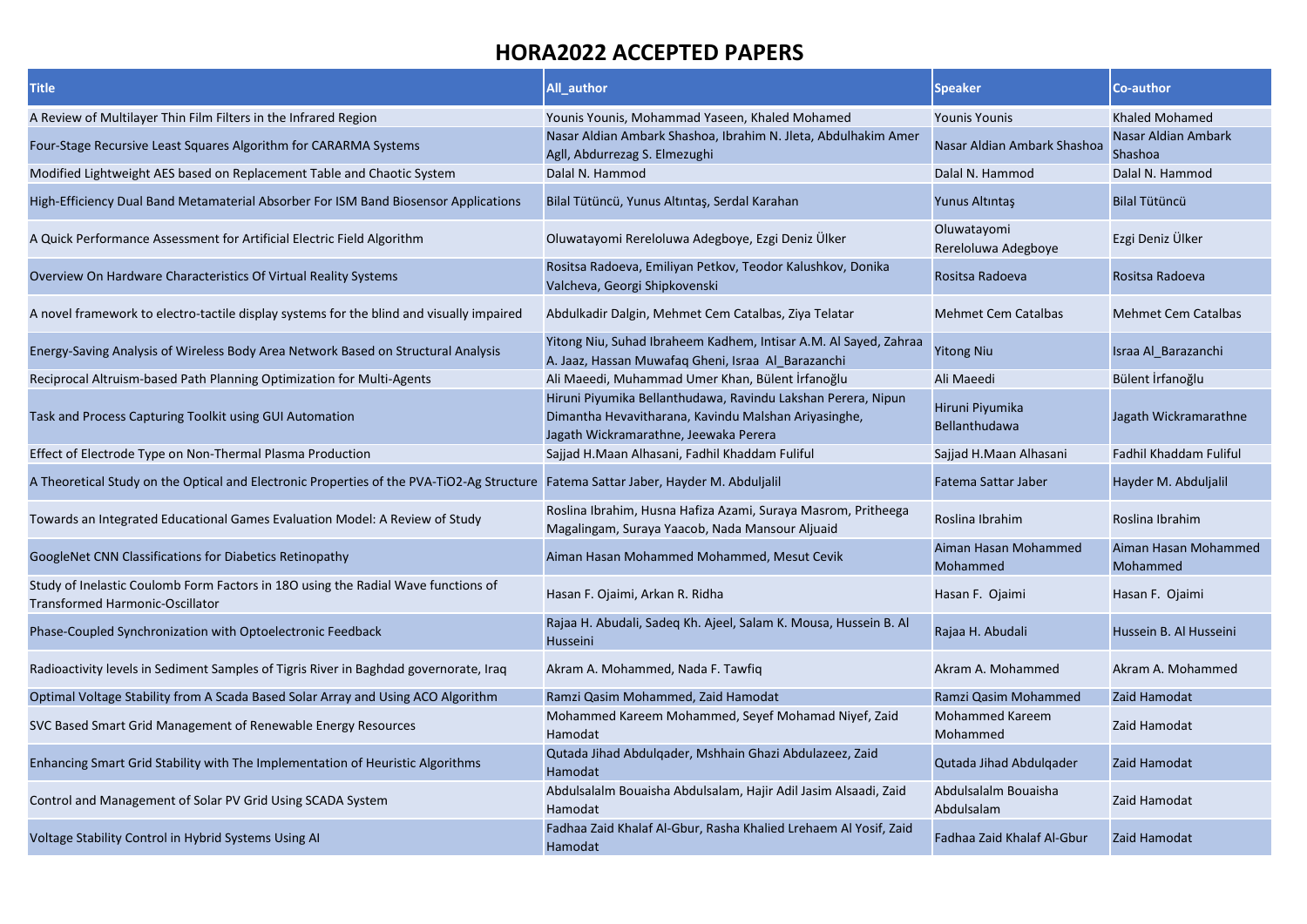| <b>Title</b>                                                                                                                                         | All_author                                                                                                      | <b>Speaker</b>           | Co-author                |
|------------------------------------------------------------------------------------------------------------------------------------------------------|-----------------------------------------------------------------------------------------------------------------|--------------------------|--------------------------|
| Design and Implementation of DWDM-FSO System for Tbps Data Rates With Different<br><b>Atmospheric Attenuation</b>                                    | Dehaq E. Mohsen, Ehsan M. Abbas, Maan M. Abdulwahid                                                             | Dehaq E. Mohsen          | Dehaq E. Mohsen          |
| Determining The Specific Activity of Radioactive Isotopes of, 226Ra, 228A, 40K, 137Cs in<br>The Soils of Selected Areas of Najaf city - Central Iraq | Master A.                                                                                                       | Master A.                | Master A.                |
| Data Mining and RBF Neural Networks to Analyze Data from COVID-19 Patients and<br>Predict New Cases Based on Symptoms                                | Mohammed Al-Sagheer, Faiez Alrufaye                                                                             | Faiez Alrufaye           | Faiez Alrufaye           |
| Impact of Annealing Temperature on Optical Properties of CeO2 Thin Films Deposition by<br><b>Spin Coating Technique</b>                              | Hamed A. Gatea, Rajaa K. Mohammad, Sarah M. Khalil                                                              | Hamed A. Gatea           | Hamed A. Gatea           |
| Study Effect of Nitro group on Some Properties Polycyclic Aromatic Hydrocarbons<br>(Anthracene; Phenanthrene)                                        | Ali Kadhim Wadday, Sukaina Tuama Ghafel                                                                         | Ali Kadhim Wadday        | Ali Kadhim Wadday        |
| Detection of Air Bubbles from Tire Shearography Images                                                                                               | Nagmy A. A. Saleh, Mehmet Zeki Konyar, Kaplan Kaplan, Semih<br>Öngir, H. Metin Ertunç                           | Nagmy A. A. Saleh        | Mehmet Zeki Konyar       |
| Localization and Identification Of UAVS System Using Image Processing                                                                                | Amer Mukhlif Hamad, Yaser Alaiwi                                                                                | Amer Mukhlif Hamad       | Yaser Alaiwi             |
| Image Classification Schemes for Statistical Moments of Wavelet and Gradient Matrix                                                                  | Hashim Abbas, Fatima Ghali, Mutaz S. Alhassan                                                                   | Hashim Abbas             | <b>Hashim Abbas</b>      |
| Three Phase Fault Location and Nature Determination Using Smart Intelligent Technique                                                                | Ayoob Gassim Mohammed, Zaid Hamodat, Yazen Fawwaz<br>Hammoodi                                                   | Ayoob Gassim Mohammed    | Zaid Hamodat             |
| EEG Based Environment Classification During Cognitive Task of Multiple Sclerosis Patients                                                            | Seda Şaşmaz Karacan, Hamdi Melih Saraoğlu, Sibel Canbaz Kabay,<br>Gönül Akdağ, Cahit Keskinkılıç, Mustafa Tosun | Seda Şaşmaz Karacan      | Seda Şaşmaz Karacan      |
| Lyapunov Control Method Based Optimal Control of Alpha-Type Stirling Motor                                                                           | Mahmut Azanpa, Berkem Vural, Ali İhsan Tas, Ali Burak Ozden,<br>Mehmet Iscan                                    | Mahmut Azanpa            | Mahmut Azanpa            |
| Antenna Tracker Design with A Discrete Lyapunov Stability Based Controller for Mini<br><b>Unmanned Aerial Vehicles</b>                               | Mehmet Iscan, Ali Ihsan Tas, Berkem Vural, Ali Burak Ozden,<br><b>Cuneyt Yilmaz</b>                             | Mehmet Iscan             | <b>Mehmet Iscan</b>      |
| Design of near infrared band pass multilayer thin film filter                                                                                        | Younis Younis, Mohammad Yaseen, Khaled Mohamed                                                                  | <b>Younis Younis</b>     | Mohammad Yaseen          |
| Evaluation of Cognitive Workload in Automated Drilling Processes for Aerospace<br><b>Structures</b>                                                  | Emilia Villani, Ivan Garcia Martinez                                                                            | Ivan Garcia Martinez     | Emilia Villani           |
| Optimally Tuned PI Controller Design for V/f Control of Induction Motor                                                                              | Burcu Keskin, İlyas Eminoğlu                                                                                    | <b>Burcu Keskin</b>      | Ilyas Eminoğlu           |
| Covid-19 Disease Detection with Improved Deep Learning Algorithms on X-Ray Data                                                                      | Nahide Zeynep Cicekli, Gozde Karatas Baydogmus                                                                  | Nahide Zeynep Cicekli    | Nahide Zeynep Cicekli    |
| The Effect of Loss and Optimization Functions on Bitcoin Rate Prediction in LSTM                                                                     | Berke Kaan Kirci, Gozde Karatas Baydogmus                                                                       | Berke Kaan Kirci         | Berke Kaan Kirci         |
| The Art of Machine Learning as Fashion Stylish for Designing Clothes                                                                                 | Erencan Oymak, Özgür Koray Şahingöz, Duygu Keydal, Kadir<br>Batuhan Demir, Güray Yılmaz                         | Erencan Oymak            | Duygu Keydal             |
| Cyber Security impact on energy systems                                                                                                              | Vesselin Chobanov, Ivan Doychev                                                                                 | Ivan Doychev             | <b>Vesselin Chobanov</b> |
| Multi-Objective Optimisation Technique for Optimum Allocation of DG in Distribution                                                                  | Saman Kanzi                                                                                                     | Saman Kanzi              | Saman Kanzi              |
| <b>Systems Using Weight Factors</b>                                                                                                                  |                                                                                                                 |                          |                          |
| Machine Learning Based Heart Disease Detection System                                                                                                | <b>Arif Tanzer Kırar</b>                                                                                        | <b>Arif Tanzer Kırar</b> | Arif Tanzer Kırar        |
| Energy Management System Optimization for Grid Connected Microgrids in Presence of<br><b>Energy Storage</b>                                          | Ariyan Roshany Tabrizi                                                                                          | Ariyan Roshany Tabrizi   | Ariyan Roshany Tabrizi   |
| Discrimination of Electrical Motor Faults in Thermal Images by using First-order Statistics<br>and Classifiers                                       | Gönül Sakallı, Hasan Koyuncu                                                                                    | Gönül Sakallı            | Hasan Koyuncu            |
| Indexing Information in a Parking Guidance System                                                                                                    | Neyko Neykov, Svetlana Stefanova                                                                                | Neyko Neykov             | Svetlana Stefanova       |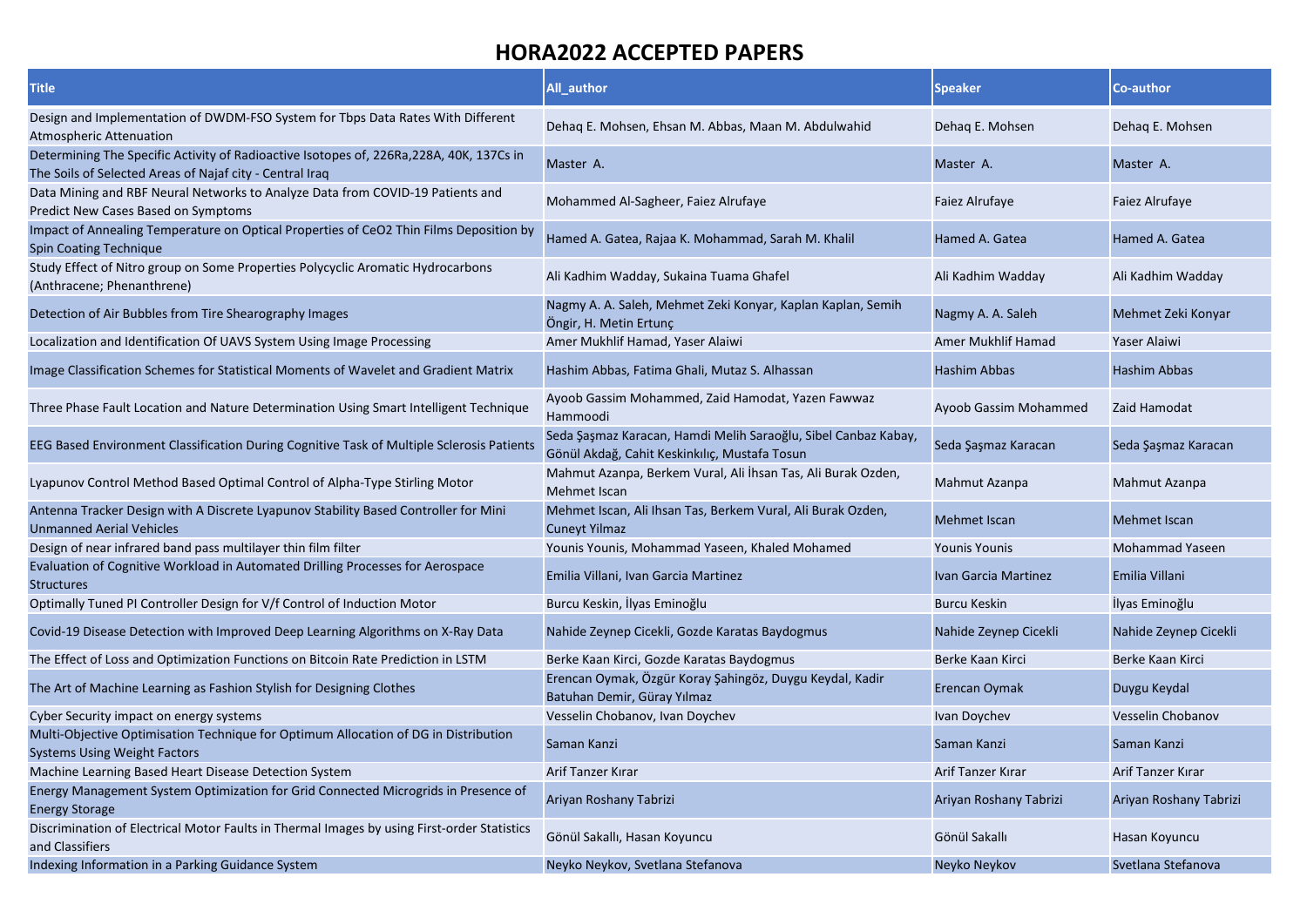| <b>Title</b>                                                                                                                                                                                                    | All_author                                                                                                                                      | <b>Speaker</b>                     | <b>Co-author</b>         |
|-----------------------------------------------------------------------------------------------------------------------------------------------------------------------------------------------------------------|-------------------------------------------------------------------------------------------------------------------------------------------------|------------------------------------|--------------------------|
| A Deep Learning Based Android Malware Detection System with Static Analysis                                                                                                                                     | Esra Calik Bayazit, Ozgur Koray Sahingoz, Buket Dogan                                                                                           | Esra Calik Bayazit                 | Ozgur Koray Sahingoz     |
| Web accessibility performance analysis using web content accessibility guidelines and<br>automated tools: a systematic literature review                                                                        | Şevval Seray Macakoğlu, Serhat Peker                                                                                                            | Şevval Seray Macakoğlu             | <b>Serhat Peker</b>      |
| PopHybrid: a novel item popularity-aware hybrid approach for long-tail recommendation Emre Yalcin                                                                                                               |                                                                                                                                                 | <b>Emre Yalcin</b>                 | <b>Emre Yalcin</b>       |
| Design and fabrication of UWB microstrip Antenna on different substrates for wireless<br>Communication system                                                                                                   | Raad H. Thaher, Ola F. Ahmed, Saadaldeen Rashid Ahmed                                                                                           | Raad H. Thaher                     | Saadaldeen Rashid Ahmed  |
| Patient gender identity information in Covid-19 severity detection on 3D chest CT scans<br>via deep learning                                                                                                    | Falana William, Ali Serener, Sertan Serte                                                                                                       | Falana William                     | Ali Serener              |
| Roblox Studio İle Mühendislik Eğitimi İçin Deneyim Geliştirme                                                                                                                                                   | <b>Onur Yolal</b>                                                                                                                               | <b>Onur Yolal</b>                  | <b>Onur Yolal</b>        |
| A Deep Learning Model with Attention Mechanism for Dental Image Segmentation                                                                                                                                    | Merter Hami Karacan, Sait Can Yücebaş                                                                                                           | Merter Hami Karacan                | Merter Hami Karacan      |
| Measuring Signals Synthesis Method on the Basis of Triangular Time-Pulse Modulation for Sergiy Tymchenko, Volodymyr Kutsenko, Serhii Yevseiev, Stanislav<br>Control of Radiotechnic Systems Technical Condition | Milevskyi, Serhii Pohasii                                                                                                                       | Serhii Pohasii                     | Sergiy Tymchenko         |
| Forecasting Annual Solar Power Output From Geographic Location                                                                                                                                                  | Nayyef Sami Nayyef Al-Dabbagh, Sura Saadi Jaafar Al-Musawi, Zaid Nayyef Sami Nayyef Al-<br>Hamodat                                              | Dabbagh                            | Zaid Hamodat             |
| Grasping of Li-ion Batteries via Additively Manufactured Soft Gripper and Collaborative<br>Robot                                                                                                                | Savas Dilibal, Emre Tugberk Gulnergiz, Niccolo Pagliarani, Enrico<br>Donato, Francesco Iori, Elisa Setti, Egidio Falotico, Matteo<br>Cianchetti | <b>Savas Dilibal</b>               | Egidio Falotico          |
| Mobile Educational Games User Experience Elements: A Systematic Literature Review                                                                                                                               | Sharifah Nurulhikmah Syed Yasin, Roslina Ibrahim, Rasimah Che<br><b>Mohd Yusoff</b>                                                             | Sharifah Nurulhikmah Syed<br>Yasin | Roslina Ibrahim          |
| Analysis of Mechanical Operations in a Type of Machining Centers                                                                                                                                                | Marin Zhilevski, Mikho Mikhov                                                                                                                   | Marin Zhilevski                    | <b>Mikho Mikhov</b>      |
| Stress Detection with Deep Learning Using BVP and EDA Signals                                                                                                                                                   | Eda Eren, Tuğba Selcen Navruz                                                                                                                   | Eda Eren                           | Tuğba Selcen Navruz      |
| Advantages of Using Edge Machine Learning for Communication Networks and Grasp<br>Analysis in Robotic Hand Network Based on Federated AVG & Machine Learning                                                    | Emre Bacanlı, Hacı İlhan                                                                                                                        | Emre Bacanlı                       | Hacı İlhan               |
| Human Action Recognition With Raw Millimeter Wave Radar Data                                                                                                                                                    | Doga Nalci, Yusuf Sinan Akgul                                                                                                                   | Doga Nalcı                         | <b>Yusuf Sinan Akgul</b> |
| Real Time Discrete Control Algorithm for Gimbal System Design in Mini Unmanned Aerial<br><b>Vehicles</b>                                                                                                        | Ali Ihsan Tas, Mehmet Iscan, Ali Burak Ozden, Emre Cinar, Berkem<br>Vural, Cuneyt Yilmaz                                                        | Ali Ihsan Tas                      | Ali Ihsan Tas            |
| Electrical Architecture of the Recovery System of a High Powered Rocket with Payload                                                                                                                            | Muhammed Mirac Ozer, Murat Bakirci                                                                                                              | <b>Muhammed Mirac Ozer</b>         | <b>Murat Bakirci</b>     |
| Regression and Discrimination Performance of Terpenoid Expression via Cannabis Sativa<br>Cannabinoids                                                                                                           | Nazlı Turhan, Ahmet Haşim Yurttakal                                                                                                             | Nazlı Turhan                       | Ahmet Haşim Yurttakal    |
| Bandwidth and Gain Enhancement using FSS on CPW-fed Rectangular Patch Antenna for<br>5G mm-Wave Applications                                                                                                    | Seda Habergoturen Ates, Nursel Akcam, Tayfun Okan                                                                                               | Seda Habergoturen Ates             | <b>Nursel Akcam</b>      |
| Unsupervised Classification of Covid-19 using Chest X-rays with Convolutional<br>Autoencoder                                                                                                                    | Sertan Serte, Serag Mohamed Akila, Khaled Almezhghwi                                                                                            | <b>Sertan Serte</b>                | Khaled Almezhghwi        |
| A Technique of Risk Management for Medical Laboratory Equipment                                                                                                                                                 | Neven Saleh, Omnia Gamal, Mohamed Eldosoky, Abdel Rahman<br>Shaaban                                                                             | Omnia Gamal                        | Omnia Gamal              |
| Comparative Analysis Between the Traditional and Nearest Centroid Methods in the K-<br>Nearest Neighbor Algorithm                                                                                               | Tsvetelina Mladenova, Irena Valova                                                                                                              | Tsvetelina Mladenova               | Irena Valova             |
| Comparison of Multi-Parent Crossover Operators for Feature Selection                                                                                                                                            | Nazif Kanç, Berna Kiraz                                                                                                                         | Nazif Kanc                         | Berna Kiraz              |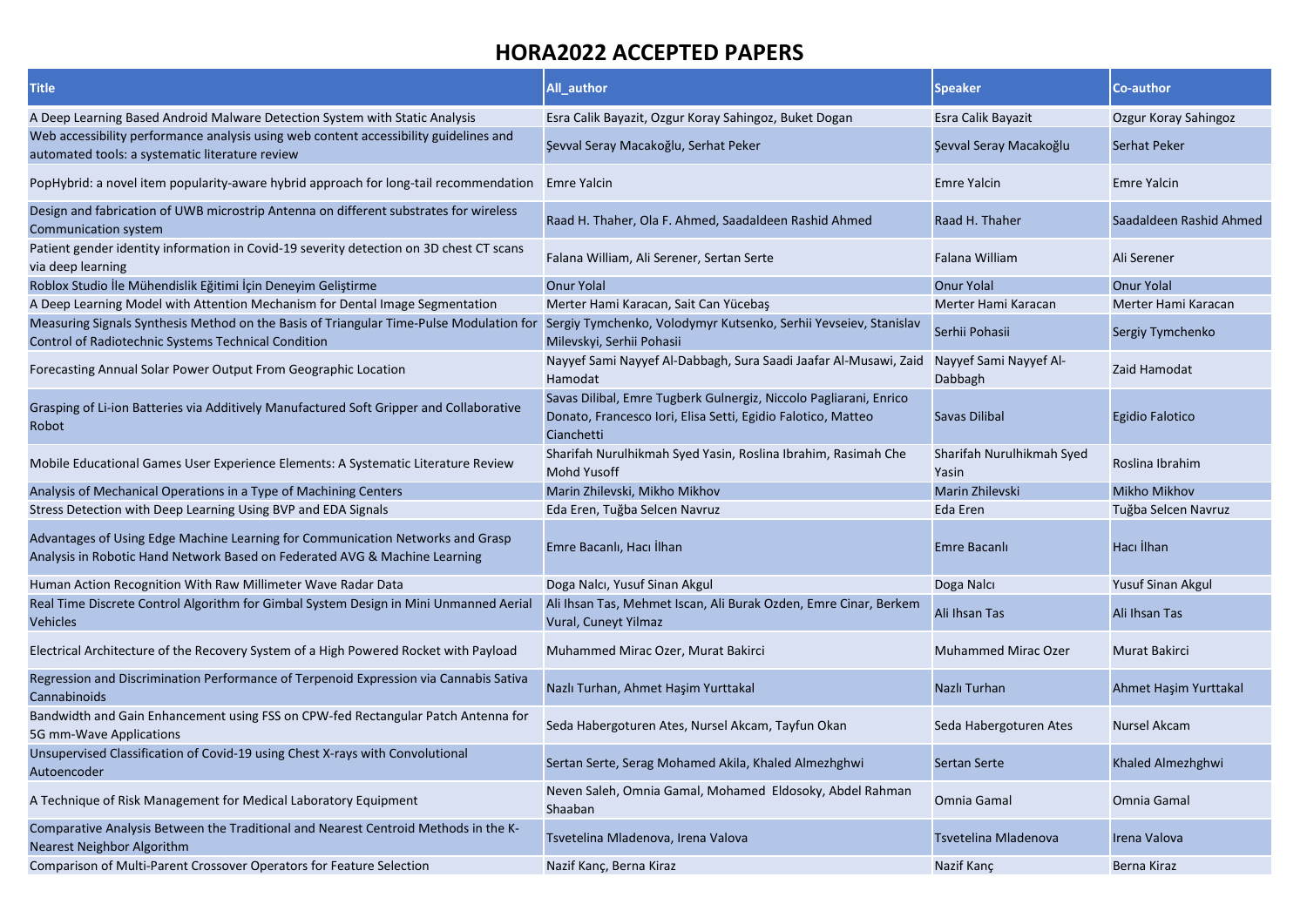| <b>Title</b>                                                                                                                      | All author                                                                                                                                                                   | <b>Speaker</b>        | Co-author               |
|-----------------------------------------------------------------------------------------------------------------------------------|------------------------------------------------------------------------------------------------------------------------------------------------------------------------------|-----------------------|-------------------------|
| A Novel Triage System Design                                                                                                      | Mehmet Erol, Furkan Ülengin, Hayriye Aktaş Dinçer                                                                                                                            | <b>Mehmet Erol</b>    | <b>Mehmet Erol</b>      |
| Off-Grid Hybrid (PhotovoltaicWindBattery) Microgrid Development An Experimental                                                   | İbrahim Berkin Kaya, Baran Kalaycı, Buğra Karakoç, Erkan                                                                                                                     |                       |                         |
| Design and Analysis                                                                                                               | Karaosmanoğlu, Ali Durusu, Bedri Kekezoğlu                                                                                                                                   | Buğra Karakoç         | İbrahim Berkin Kaya     |
| Digital Implementation of Level-Shifted Pulse Width Modulation for Multilevel Converters Fatih Eroglu, Ahmet Mete Vural           |                                                                                                                                                                              | Fatih Eroglu          | <b>Ahmet Mete Vural</b> |
| Vision-Based Position Estimation with Markers For Quadrotors                                                                      | Mücteba Uzunoğlu, Recep Behlül Şahin, Muharrem Mercimek                                                                                                                      | Mücteba Uzunoğlu      | Mücteba Uzunoğlu        |
| <b>Efficient Hardware Optimization for CNN</b>                                                                                    | Seda Guzel Aydin, Hasan Sakir Bilge                                                                                                                                          | Seda Guzel Aydin      | Hasan Sakir Bilge       |
| Machine Learning Attacks Against Internet of Things Devices                                                                       | Ahmet Emre Ergün, Özgü Can                                                                                                                                                   | Ahmet Emre Ergün      | Özgü Can                |
| Design of Mobile Robot with Klann Walking Mechanism to Overcome the Set and Step<br><b>Type Obstacle</b>                          | Abdullah Yöngül, Koray Kavlak                                                                                                                                                | Abdullah Yöngül       | Koray Kavlak            |
| Design of Quadruped Mobile Robot Design with Strandbeest Walking Mechanism to<br>Overcome Concave, Convex and Ramp Type Obstacles | Koray Kavlak, Abdullah Yöngül                                                                                                                                                | Abdullah Yöngül       | Koray Kavlak            |
| Daily Energy Usage Estimation Using Regression Based Ensemble Methods                                                             | Ömer Mintemur, İrfan Alp Gürkaynak                                                                                                                                           | Ömer Mintemur         | İrfan Alp Gürkaynak     |
| Cost-related industrial project design using simulation, layout design and an ERP system                                          | Miroslav Malaga, Tomáš Broum, Zdeněk Ulrych                                                                                                                                  | Tomáš Broum           | Miroslav Malaga         |
| Shared-Control Robotic Manipulation in Virtual Reality                                                                            | Shiyu Xu, Scott Moore, Akansel Cosgun                                                                                                                                        | <b>Akansel Cosgun</b> | <b>Akansel Cosgun</b>   |
| The Review for Visual Analytics Methodology                                                                                       | Zaifulasraf Ahmad, Suraya Yaacob, Roslina Ibrahim, Wan Farahwani<br>Wan Fakhruddin                                                                                           | Suraya Yaacob         | Suraya Yaacob           |
| Handwritten Digit Recognition using Spiking Neural Networks                                                                       | Ozge Ozcan, Yesim Oniz, Mehmet Ayyildiz                                                                                                                                      | Ozge Ozcan            | <b>Yesim Oniz</b>       |
| Multiobjective Local Search Flower Pollination Algorithm Based on Decomposition                                                   | Tolga Altinoz                                                                                                                                                                | <b>Tolga Altinoz</b>  | Tolga Altinoz           |
| An Evaluation of Renewable Fraction Using Energy Storage for Electric Vehicle Charging<br><b>Station</b>                          | Musa Terkes, Said Mirza Tercan, Alpaslan Demirci, Erdin Gokalp                                                                                                               | <b>Musa Terkes</b>    | Said Mirza Tercan       |
| Research on the Ability to Detect Fake News in Users of Social Networks                                                           | Tsvetelina Mladenova, Irena Valova                                                                                                                                           | Tsvetelina Mladenova  | Irena Valova            |
| Detecting Phishing Websites Using Machine Learning                                                                                | Safa Alrefaai, Ghina Özdemir, Afnan Mohamed                                                                                                                                  | Afnan Mohamed         | Ghina Özdemir           |
| A Neural Network Approach for Mechanical Components Cost Estimation                                                               | Andrea Spini, Luca Palamara, Giovanni Todeschini, Hermes Giberti                                                                                                             | Andrea Spini          | <b>Hermes Giberti</b>   |
| Machine Learning for E-triage                                                                                                     | Şebnem Bora, Aylin Kantarcı, Arife Erdoğan, Burak Beynek, Bita<br>Kheibari, Vedat Evren, Mümin Alper Erdoğan, Fulya Kavak,<br>Fatmanur Afyoncu, Cansu Eryaz, Hayriye Gönüllü | <b>Burak Beynek</b>   | Sebnem Bora             |
| Bit Error Rate Performance Analysis of LIS Aided Generalized Frequency Division<br>Multiplexing                                   | Ramazan Aydemir, Hacı İlhan                                                                                                                                                  | Ramazan Aydemir       | Hacı İlhan              |
| The Role of Machine Learning in the Healthcare Sector: A Roadmap to the Potential<br>Prospects                                    | Edmira Xhaferra, Florije Ismaili                                                                                                                                             | Edmira Xhaferra       | Florije Ismaili         |
| Pozisyon ve Yönelim Tahmini için, Genişletilmiş ve Kokusuz Kalman Filtresi Yaklaşımlarıyla<br>Sensör Füzyonu Tasarımı             | Hüseyin Şahin, Berkay Gürkan, Vasfi Emre Ömürlü                                                                                                                              | Hüseyin Şahin         | Hüseyin Şahin           |
| Approach for Implementation of Vending Machine through Verilog HDL                                                                | Marin Zhilevski, Vladimir Hristov                                                                                                                                            | Marin Zhilevski       | <b>Vladimir Hristov</b> |
| Deep Spectral Clustering of Single-Cell RNA-seq Data                                                                              | Mert Şener, Güleser Kalaycı Demir                                                                                                                                            | Mert Şener            | Güleser Kalaycı Demir   |
| Kinematics and Autoregressive Model Analysis of a Differential Drive Mobile Robot                                                 | Beyza Toptas, Murat Bakirci                                                                                                                                                  | <b>Beyza Toptas</b>   | <b>Murat Bakirci</b>    |
| LoRa Communication Evaluation Based Building Density in Ankara City                                                               | Bilal Babayiğit, Fatma Doğan                                                                                                                                                 | Fatma Doğan           | Fatma Doğan             |
| Development of a Soft Gripper Using a NonFluidic Compliant Mechanism                                                              | Andrew Nasif, Ayman Abbas, Anwar Sahbel                                                                                                                                      | Ayman Abbas           | <b>Anwar Sahbel</b>     |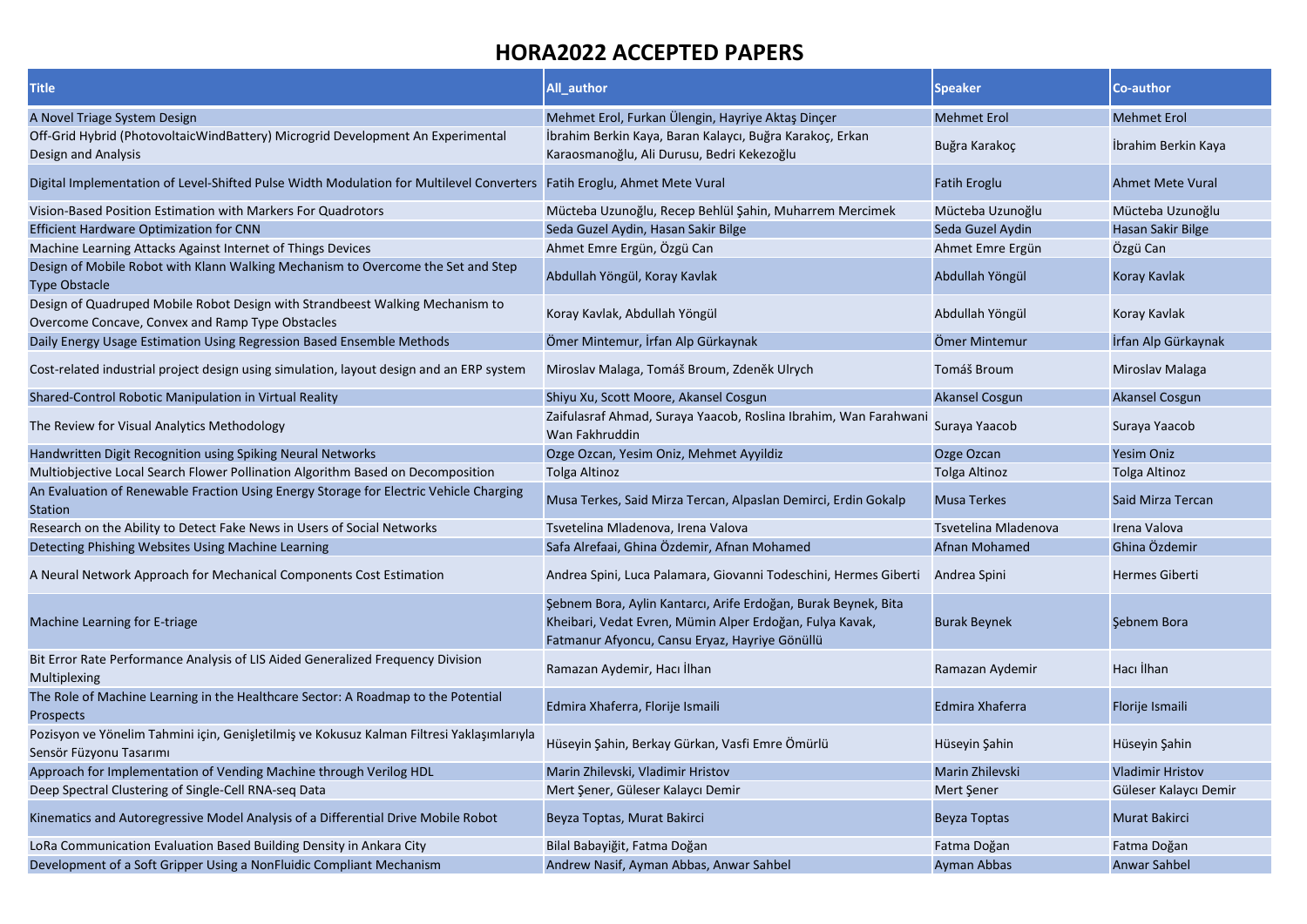| <b>Title</b>                                                                                                                                                | All_author                                                                                                                                                        | <b>Speaker</b>             | Co-author            |
|-------------------------------------------------------------------------------------------------------------------------------------------------------------|-------------------------------------------------------------------------------------------------------------------------------------------------------------------|----------------------------|----------------------|
| An Ontology Model Oriented to the Career Planning of University Students                                                                                    | Zeynep Altan                                                                                                                                                      | Zeynep Altan               | Zeynep Altan         |
| Author Identification with Machine Learning Algorithms                                                                                                      | İbrahim Yülüce, Feriştah Dalkılıç                                                                                                                                 | İbrahim Yülüce             | Feristah Dalkılıç    |
| Assessment of overvoltage and power losses in low voltage distribution networks with<br>high photovoltaics penetration based on prosumers' self-consumption | Eihab E E Ahmed, Alpaslan Demirci                                                                                                                                 | Eihab E E Ahmed            | Alpaslan Demirci     |
| Design of a Sensor Measuring Station for Pasture Parameters Remote Monitoring                                                                               | Nikolay Valov, Boris Evstatiev, Tsvetelina Mladenova, Irena Valova,<br>Seher Kadirova, Nikolay Markov, Svetoslava Stoycheva, Tatiana<br>Atanasova, Ivan Varlyakov | Tsvetelina Mladenova       | Tsvetelina Mladenova |
| A fuzzy based model proposal on risk analysis for human-robot interactive systems                                                                           | Emine Bozkuş, İhsan Kaya, Münevver Yakut                                                                                                                          | Emine Bozkuş               | Ihsan Kaya           |
| <b>EMI Filter Design with Passive Components for Power Line</b>                                                                                             | İrem Azgın, Ayse Inan, Sıla Celiktas, Kemal Burak Acar, M. Cengiz<br>Taplamacioglu, Merve Demirci                                                                 | Ayse Inan                  | <b>Irem Azgin</b>    |
| Weeds Detection using Deep Learning Methods and Dataset Balancing                                                                                           | Fadıl Arıkan, Şebnem Bora, Aybars Uğur                                                                                                                            | Fadıl Arıkan               | Fadıl Arıkan         |
| Employing Equilibrium Optimizer in Two-Area Load Frequency Control for a TIDFF<br><b>Controller Design</b>                                                  | Alper Kemal Gulicer, Mustafa Sinasi Ayas                                                                                                                          | Alper Kemal Gulicer        | Alper Kemal Gulicer  |
| Hunger Games Search Algorithm for Model Order Reduction of Gas Turbine Power Plants Alisan Ayvaz                                                            |                                                                                                                                                                   | Alisan Ayvaz               | Alisan Ayvaz         |
| Efficient Deployment of Wireless Sensor Nodes with Evolutionary Approaches                                                                                  | Sibel Birtane Akar, Hayriye Korkmaz, Özgür Koray Şahingöz                                                                                                         | Sibel Birtane Akar         | Hayriye Korkmaz      |
| Determination of photovoltaic inverter ratio minimizing energy clipping for electric vehicle<br>charging stations under different solar radiations          | Alpaslan Demirci, Zafer Ozturk, Said Mirza Tercan, İsmail Nakir                                                                                                   | Alpaslan Demirci           | Zafer Ozturk         |
| On cobot programming in industrial tasks: a test case                                                                                                       | Yevheniy Dmytriyev, Marco Carnevale, Hermes Giberti, Giovanni<br>Todeschini                                                                                       | Yevheniy Dmytriyev         | Yevheniy Dmytriyev   |
| Project Averroes: An Effective, Durable, and Consumer-Oriented Solution to the<br>Locomotion Problem in VR Environments                                     | A. M. Al-Ajmi, G. A. Thiab, F. M. Hamoudah, N. M. Mahmoud, S. E.<br>Esmaeili, F. M. Badreddine                                                                    | Seyed Esmaeili             | Seyed Esmaeili       |
| Pothole Patrol: An autonomous Vehicle for Locating and Repairing Potholes                                                                                   | Bader Ali, Deema Thahir, Khaled Al-Karmi, Seyed Esmaeili, Amal<br>Alateyah                                                                                        | Seyed Esmaeili             | Seyed Esmaeili       |
| <b>VGRIP: Virtual Reality in a GRIP</b>                                                                                                                     | Abdulrahman Al-Kandari, Al-Zain AlMuzaini, Alaa Al-Humaidan,<br>Hind Al-Jouhari, Seyed Esmaeili, Ali Behiry                                                       | Seyed Esmaeili             | Seyed Esmaeili       |
| Socio-Cyber-Physical Systems Security Concept                                                                                                               | Serhii Yevseiev, Stanislav Milevskyi, Leonid Bortnik, Voropay<br>Alexey, Kyrylo Bondarenko, Serhii Pohasii                                                        | Serhii Yevseiev            | Stanislav Milevskyi  |
| A Grey Wolf Optimization Algorithm for Integrating Process Planning and Scheduling<br>Problem                                                               | Muhammed Mahdi, Lamyaa Dawood                                                                                                                                     | <b>Muhammed Mahdi</b>      | Lamyaa Dawood        |
| Forecasting of Turkey's Total Electricity Consumption in Sectoral Bases Using Machine<br>Learning Algorithms                                                | Mhd Khair Hajjar, Ilayda Ulku                                                                                                                                     | Mhd Khair Hajjar           | Ilayda Ulku          |
| Situational Control of Cyber Security in Socio-Cyber-Physical Systems                                                                                       | Oleksandr Milov, Olha Korol, Vladyslav Khvostenko, Natalija<br>Zviertseva, Natalia Voropay                                                                        | <b>Oleksandr Milov</b>     | Olha Korol           |
| ServPort - Process Reengineering in Optimization of The Process in Vehicle Service Statior                                                                  | Ravindu Withana, Shivanthi Fernando, Ravindu Nethsara, Chalaka<br>Jayasinghe, Shashika Lokuliyana, Thilmi Kuruppu                                                 | Ravindu Withana            | Shivanthi Fernando   |
| The Impact of Technology Readiness on User Acceptance of Government Cloud<br><b>Computing Services</b>                                                      | Mohd Talmizie Amron, Roslina Ibrahim, Nur Azaliah Abu Bakar                                                                                                       | <b>Mohd Talmizie Amron</b> | Roslina Ibrahim      |
| Machine Learning Based Human Face Recognition For Attendance System                                                                                         | Abdulrahman Cenadi, Farouq Ahmad, Khaled Al Hajji                                                                                                                 | Abdulrahman Cenadi         | <b>Farouq Ahmad</b>  |